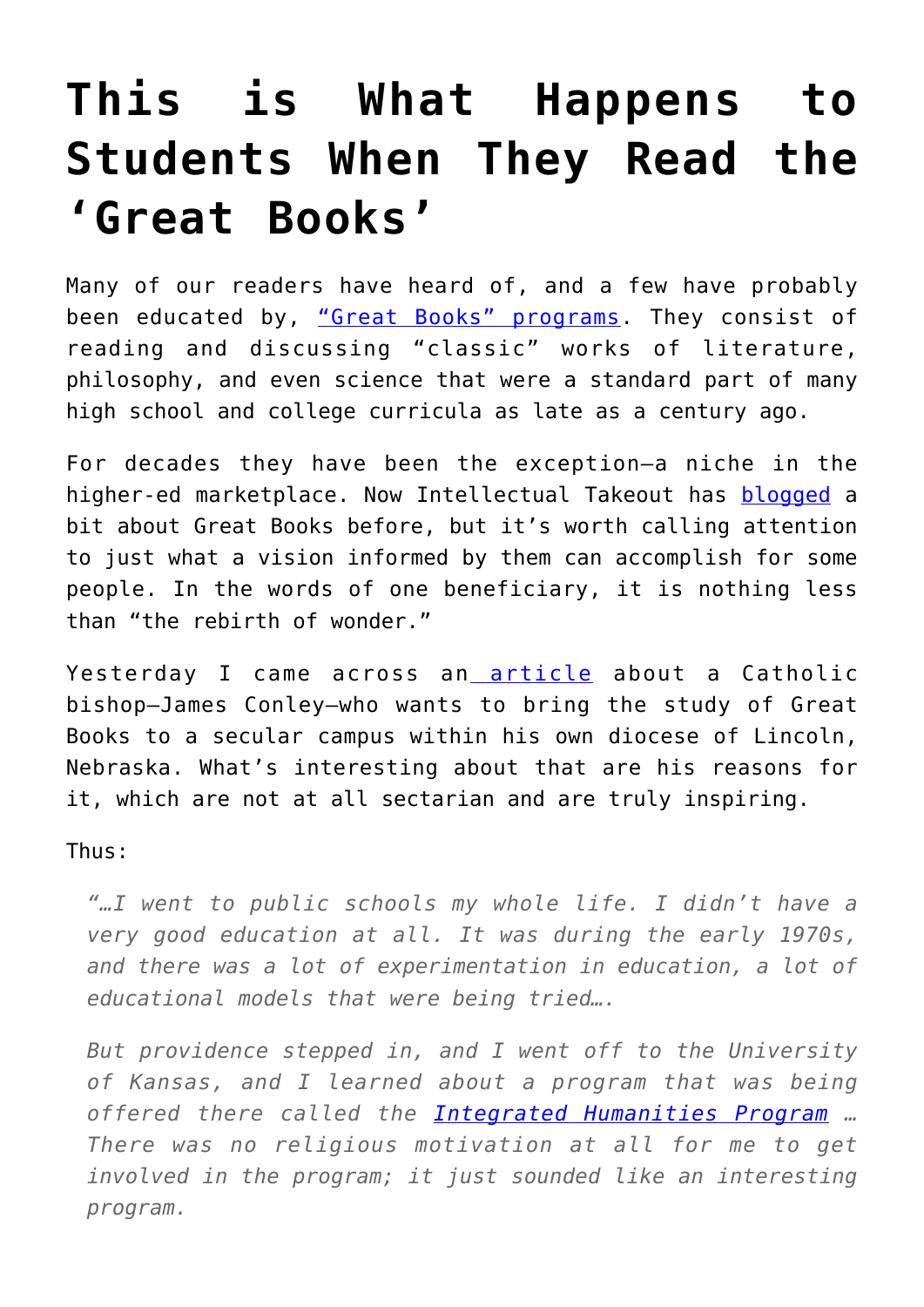*The program was started by two English professors and one Classics professor. They were seasoned, tenured professors, and they were very good teachers. They had discovered that students really had not been exposed to the great things of Western culture—literature, poetry, music—things that were part of the staple of education a generation or two before. They were frustrated as university professors that you couldn't presume that students had the fundamentals.*

*So they chose as the model 'Let Them Be Born in Wonder,' the Latin phrase, nascantur in admiratione, the idea being that these students had never been exposed to wonder, so as teachers let's introduce them to these beautiful things that had always perennially been taught through the ages. It was a freshmen/sophomore program. We read the great Greek classics, beginning with The Odyssey, all the way through to the Romans, in the second semester. We read The Aeneid, among others. And in the third semester, we read early Christian authors, passages from the Bible, The Confessions of St. Augustine, The Consolation of Philosophy by Boethius. The last semester we began with The Canterbury Tales and read Chaucer, continuing with the early Moderns and ending with the modern day.*

*What happened was, students, as in my own case, fell in love with this beautiful literature, the characters, everything else surrounding it, because not only was this a literary program, we had a lot of extracurricular things: we'd go star-gazing, learn about the constellations and how they worked into the literature we were reading, especially the pagan authors. And we would have, every year, a spring waltz, where the students would come together and organize a beautiful experience of waltzing…It was a poetic exposure to beautiful music, beautiful dancing. We also memorized poetry, because the professors realized that none of us had really memorized anything. In the history of education … repetition is the mother of learning. We'd learn reams and reams of*